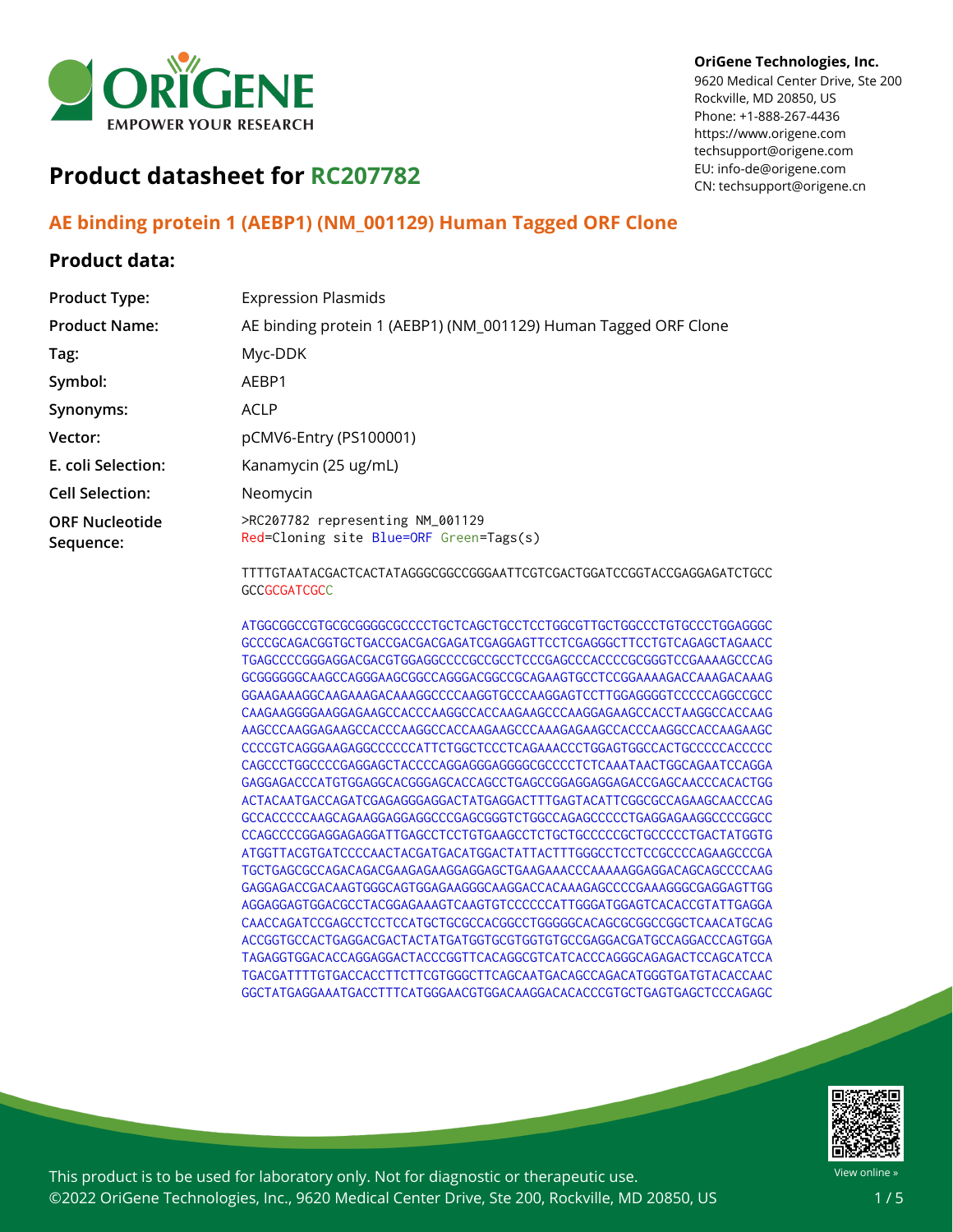CGGTGGTGGCTCGTTTCATCCGCATCTACCCACTCACCTGGAATGGCAGCCTGTGCATGCGCCTGGAGGT GCTGGGGTGCTCTGTGGCCCCTGTCTACAGCTACTACGCACAGAATGAGGTGGTGGCCACCGATGACCTG GATTTCCGGCACCACAGCTACAAGGACATGCGCCAGCTCATGAAGGTGGTGAACGAGGAGTGCCCCACCA TCACCCGCACTTACAGCCTGGGCAAGAGCTCACGAGGCCTCAAGATCTATGCCATGGAGATCTCAGACAA CCCTGGGGAGCATGAACTGGGGGAGCCCGAGTTCCGCTACACTGCTGGGATCCATGGCAACGAGGTGCTG GGCCGAGAGCTGTTGCTGCTGCTCATGCAGTACCTGTGCCGAGAGTACCGCGATGGGAACCCACGTGTGC GCAGCCTGGTGCAGGACACACGCATCCACCTGGTGCCCTCACTGAACCCTGATGGCTACGAGGTGGCAGC GCAGATGGGCTCAGAGTTTGGGAACTGGGCGCTGGGACTGTGGACTGAGGAGGGCTTTGACATCTTTGAA GATTTCCCGGATCTCAACTCTGTGCTCTGGGGAGCTGAGGAGAGGAAATGGGTCCCCTACCGGGTCCCCA ACAATAACTTGCCCATCCCTGAACGCTACCTTTCGCCAGATGCCACGGTATCCACGGAGGTCCGGGCCAT CATTGCCTGGATGGAGAAGAACCCCTTCGTGCTGGGAGCAAATCTGAACGGCGGCGAGCGGCTAGTATCC TACCCCTACGATATGGCCCGCACGCCTACCCAGGAGCAGCTGCTGGCCGCAGCCATGGCAGCAGCCCGGG GGGAGGATGAGGACGAGGTCTCCGAGGCCCAGGAGACTCCAGACCACGCCATCTTCCGGTGGCTTGCCAT CTCCTTCGCCTCCGCACACCTCACCTTGACCGAGCCCTACCGCGGAGGCTGCCAAGCCCAGGACTACACC GGCGGCATGGGCATCGTCAACGGGGCCAAGTGGAACCCCCGGACCGGGACTATCAATGACTTCAGTTACC TGCATACCAACTGCCTGGAGCTCTCCTTCTACCTGGGCTGTGACAAGTTCCCTCATGAGAGTGAGCTGCC CCGCGAGTGGGAGAACAACAAGGAGGCGCTGCTCACCTTCATGGAGCAGGTGCACCGCGGCATTAAGGGG GTGGTGACGGACGAGCAAGGCATCCCCATTGCCAACGCCACCATCTCTGTGAGTGGCATTAATCACGGCG TGAAGACAGCCAGTGGTGGTGATTACTGGCGAATCTTGAACCCGGGTGAGTACCGCGTGACAGCCCACGC GGAGGGCTACACCCCGAGCGCCAAGACCTGCAATGTTGACTATGACATCGGGGCCACTCAGTGCAACTTC ATCCTGGCTCGCTCCAACTGGAAGCGCATCCGGGAGATCATGGCCATGAACGGGAACCGGCCTATCCCAC ACATAGACCCATCGCGCCCTATGACCCCCCAACAGCGACGCCTGCAGCAGCGACGCCTACAACACCGCCT GCGGCTTCGGGCACAGATGCGGCTGCGGCGCCTCAACGCCACCACCACCCTAGGCCCCCACACTGTGCCT CCCACGCTGCCCCCTGCCCCTGCCACCACCCTGAGCACTACCATAGAGCCCTGGGGCCTCATACCGCCAA CCACCGCTGGCTGGGAGGAGTCGGAGACTGAGACCTACACAGAGGTGGTGACAGAGTTTGGGACCGAGGT GGAGCCCGAGTTTGGGACCAAGGTGGAGCCCGAGTTTGAGACCCAGTTGGAGCCTGAGTTTGAGACCCAG CTGGAACCCGAGTTTGAGGAAGAGGAGGAGGAGGAGAAAGAGGAGGAGATAGCCACTGGCCAGGCATTCC CCTTCACAACAGTAGAGACCTACACAGTGAACTTTGGGGACTTC

ACGCGTACGCGGCCGCTCGAGCAGAAACTCATCTCAGAAGAGGATCTGGCAGCAAATGATATCCTGGATT ACAAGGATGACGACGATAAGGTTTAA

This product is to be used for laboratory only. Not for diagnostic or therapeutic use. ©2022 OriGene Technologies, Inc., 9620 Medical Center Drive, Ste 200, Rockville, MD 20850, US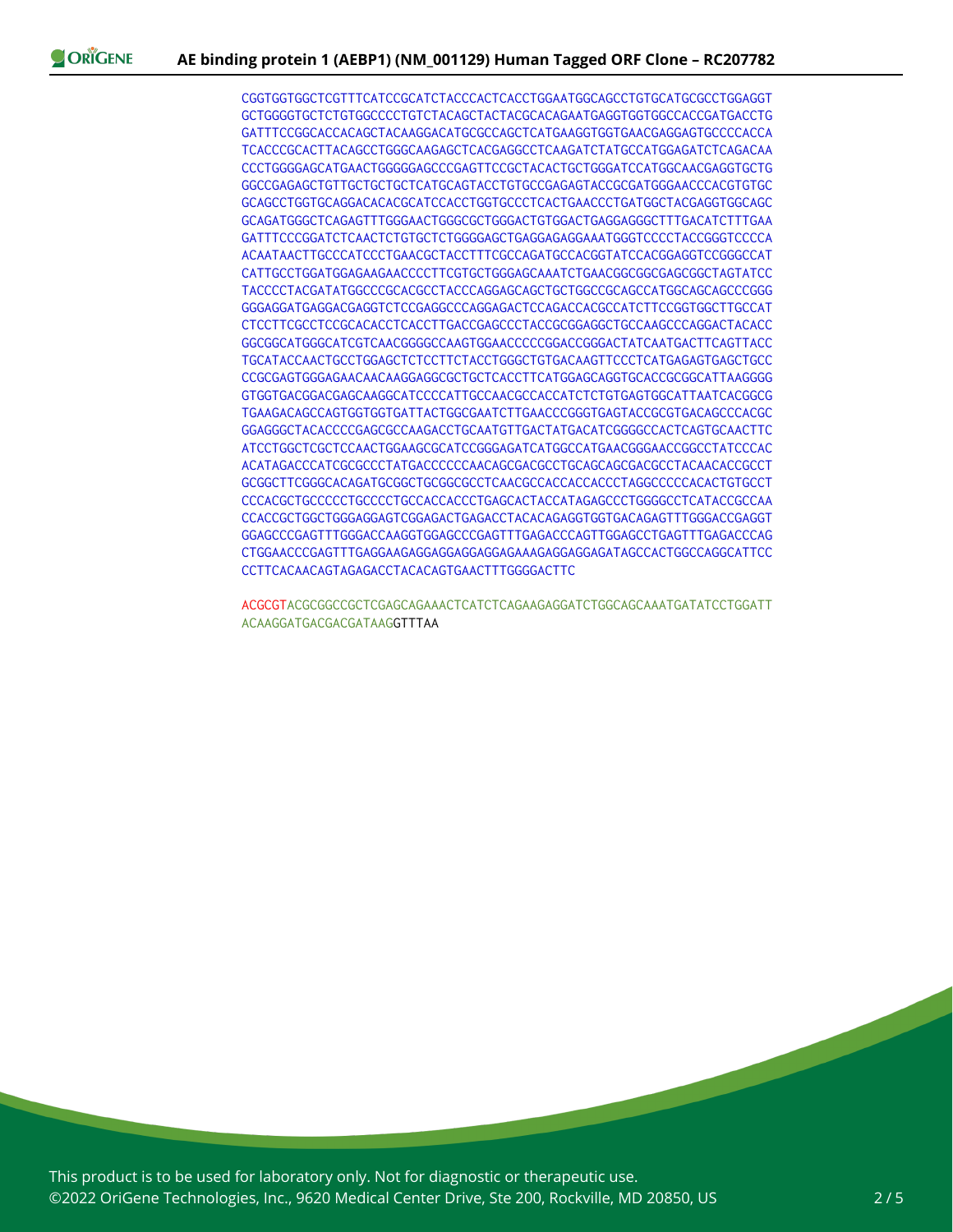**AE binding protein 1 (AEBP1) (NM\_001129) Human Tagged ORF Clone – RC207782**

ORIGENE

**Protein Sequence:** >RC207782 representing NM\_001129 Red=Cloning site Green=Tags(s)

> MAAVRGAPLLSCLLALLALCPGGRPQTVLTDDEIEEFLEGFLSELEPEPREDDVEAPPPPEPTPRVRKAQ AGGKPGKRPGTAAEVPPEKTKDKGKKGKKDKGPKVPKESLEGSPRPPKKGKEKPPKATKKPKEKPPKATK KPKEKPPKATKKPKEKPPKATKKPPSGKRPPILAPSETLEWPLPPPPSPGPEELPQEGGAPLSNNWQNPG EETHVEAREHQPEPEEETEQPTLDYNDQIEREDYEDFEYIRRQKQPRPPPSRRRRPERVWPEPPEEKAPA PAPEERIEPPVKPLLPPLPPDYGDGYVIPNYDDMDYYFGPPPPQKPDAERQTDEEKEELKKPKKEDSSPK EETDKWAVEKGKDHKEPRKGEELEEEWTPTEKVKCPPIGMESHRIEDNQIRASSMLRHGLGAQRGRLNMQ TGATEDDYYDGAWCAEDDARTQWIEVDTRRTTRFTGVITQGRDSSIHDDFVTTFFVGFSNDSQTWVMYTN GYEEMTFHGNVDKDTPVLSELPEPVVARFIRIYPLTWNGSLCMRLEVLGCSVAPVYSYYAQNEVVATDDL DFRHHSYKDMRQLMKVVNEECPTITRTYSLGKSSRGLKIYAMEISDNPGEHELGEPEFRYTAGIHGNEVL GRELLLLLMQYLCREYRDGNPRVRSLVQDTRIHLVPSLNPDGYEVAAQMGSEFGNWALGLWTEEGFDIFE DFPDLNSVLWGAEERKWVPYRVPNNNLPIPERYLSPDATVSTEVRAIIAWMEKNPFVLGANLNGGERLVS YPYDMARTPTQEQLLAAAMAAARGEDEDEVSEAQETPDHAIFRWLAISFASAHLTLTEPYRGGCQAQDYT GGMGIVNGAKWNPRTGTINDFSYLHTNCLELSFYLGCDKFPHESELPREWENNKEALLTFMEQVHRGIKG VVTDEQGIPIANATISVSGINHGVKTASGGDYWRILNPGEYRVTAHAEGYTPSAKTCNVDYDIGATQCNF ILARSNWKRIREIMAMNGNRPIPHIDPSRPMTPQQRRLQQRRLQHRLRLRAQMRLRRLNATTTLGPHTVP PTLPPAPATTLSTTIEPWGLIPPTTAGWEESETETYTEVVTEFGTEVEPEFGTKVEPEFETQLEPEFETQ LEPEFEEEEEEEKEEEIATGQAFPFTTVETYTVNFGDF

TRTRPLEQKLISEEDLAANDILDYKDDDDKV

**Chromatograms:** [https://cdn.origene.com/chromatograms/ja1781\\_h06.zip](https://cdn.origene.com/chromatograms/ja1781_h06.zip) **Restriction Sites:** SgfI-MluI **Cloning Scheme:**

Cloning sites used for ORF Shuttling:





\* The last codon before the Stop codon of the ORF

This product is to be used for laboratory only. Not for diagnostic or therapeutic use. ©2022 OriGene Technologies, Inc., 9620 Medical Center Drive, Ste 200, Rockville, MD 20850, US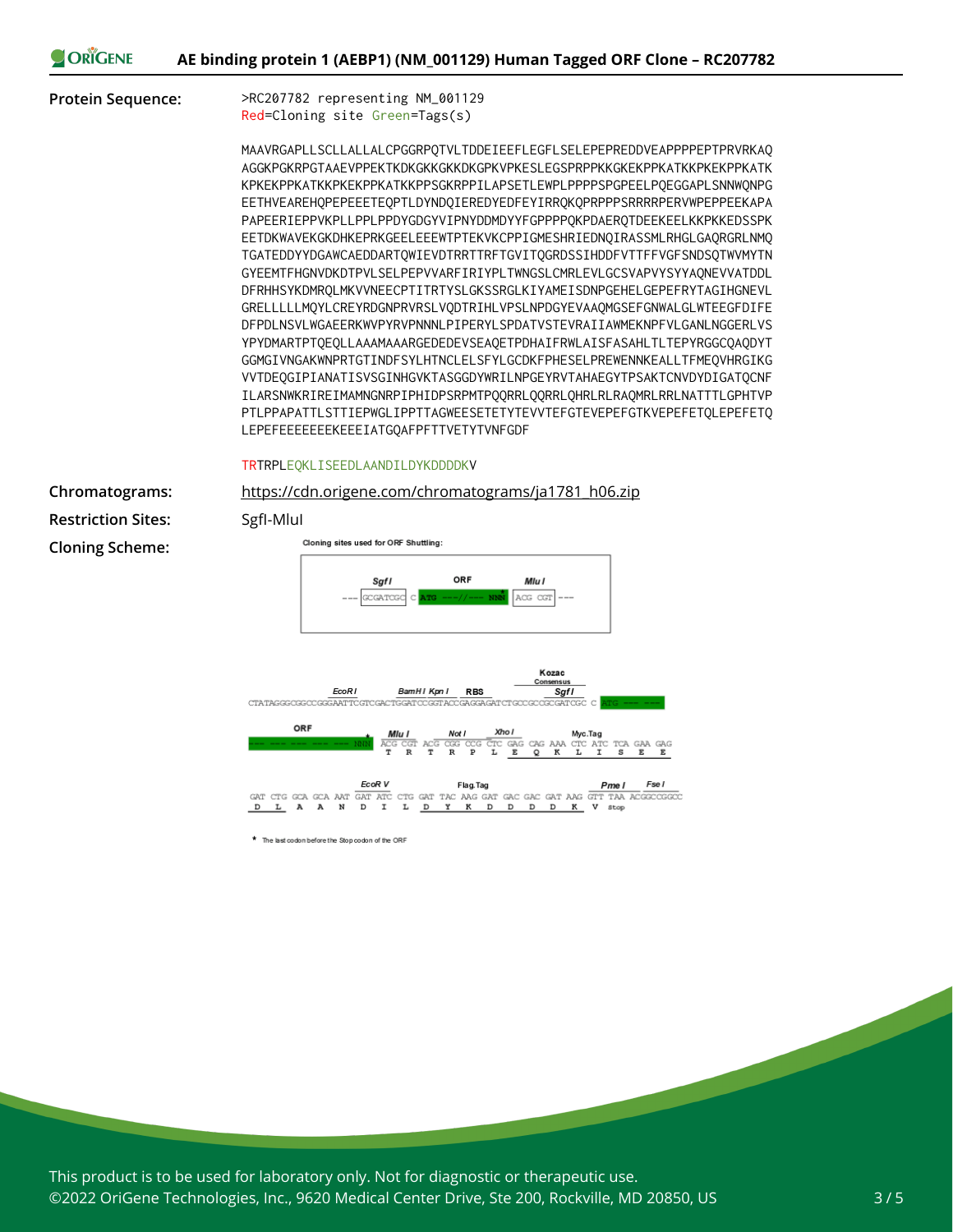```
ORIGENE
```
#### **Plasmid Map:**

|                              | f1 ori    | CMV promoter                |
|------------------------------|-----------|-----------------------------|
| SV40 ori                     |           | VP1.5 primer<br>T7 promoter |
|                              |           | Sgfl                        |
|                              |           |                             |
| <b>Kanz No</b>               |           |                             |
|                              |           |                             |
|                              |           |                             |
|                              |           |                             |
|                              | RC207782  |                             |
|                              |           |                             |
|                              | (8.3 k b) |                             |
| ColEt                        |           |                             |
|                              |           | <b>AEBP1</b>                |
|                              |           |                             |
|                              |           |                             |
|                              |           |                             |
|                              |           |                             |
|                              |           |                             |
| PolyA signal/<br>XL39 primer |           |                             |
| Myc-DDK                      |           |                             |

|                               | Miul                                                                                                                                                                                                                                                                                                                                                                                                                                                                                                                                        |
|-------------------------------|---------------------------------------------------------------------------------------------------------------------------------------------------------------------------------------------------------------------------------------------------------------------------------------------------------------------------------------------------------------------------------------------------------------------------------------------------------------------------------------------------------------------------------------------|
| <b>ACCN:</b>                  | NM_001129                                                                                                                                                                                                                                                                                                                                                                                                                                                                                                                                   |
| <b>ORF Size:</b>              | 3474 bp                                                                                                                                                                                                                                                                                                                                                                                                                                                                                                                                     |
| <b>OTI Disclaimer:</b>        | Due to the inherent nature of this plasmid, standard methods to replicate additional amounts<br>of DNA in E. coli are highly likely to result in mutations and/or rearrangements. Therefore,<br>OriGene does not guarantee the capability to replicate this plasmid DNA. Additional amounts<br>of DNA can be purchased from OriGene with batch-specific, full-sequence verification at a<br>reduced cost. Please contact our customer care team at custsupport@origene.com or by<br>calling 301.340.3188 option 3 for pricing and delivery. |
|                               | The molecular sequence of this clone aligns with the gene accession number as a point of<br>reference only. However, individual transcript sequences of the same gene can differ through<br>naturally occurring variations (e.g. polymorphisms), each with its own valid existence. This<br>clone is substantially in agreement with the reference, but a complete review of all prevailing<br>variants is recommended prior to use. More info                                                                                              |
| <b>OTI Annotation:</b>        | This clone was engineered to express the complete ORF with an expression tag. Expression<br>varies depending on the nature of the gene.                                                                                                                                                                                                                                                                                                                                                                                                     |
| Components:                   | The ORF clone is ion-exchange column purified and shipped in a 2D barcoded Matrix tube<br>containing 10ug of transfection-ready, dried plasmid DNA (reconstitute with 100 ul of water).                                                                                                                                                                                                                                                                                                                                                     |
| <b>Reconstitution Method:</b> | 1. Centrifuge at 5,000xg for 5min.<br>2. Carefully open the tube and add 100ul of sterile water to dissolve the DNA.<br>3. Close the tube and incubate for 10 minutes at room temperature.<br>4. Briefly vortex the tube and then do a quick spin (less than 5000xg) to concentrate the liquid<br>at the bottom.<br>5. Store the suspended plasmid at -20°C. The DNA is stable for at least one year from date of<br>shipping when stored at -20°C.                                                                                         |
|                               |                                                                                                                                                                                                                                                                                                                                                                                                                                                                                                                                             |

This product is to be used for laboratory only. Not for diagnostic or therapeutic use. ©2022 OriGene Technologies, Inc., 9620 Medical Center Drive, Ste 200, Rockville, MD 20850, US